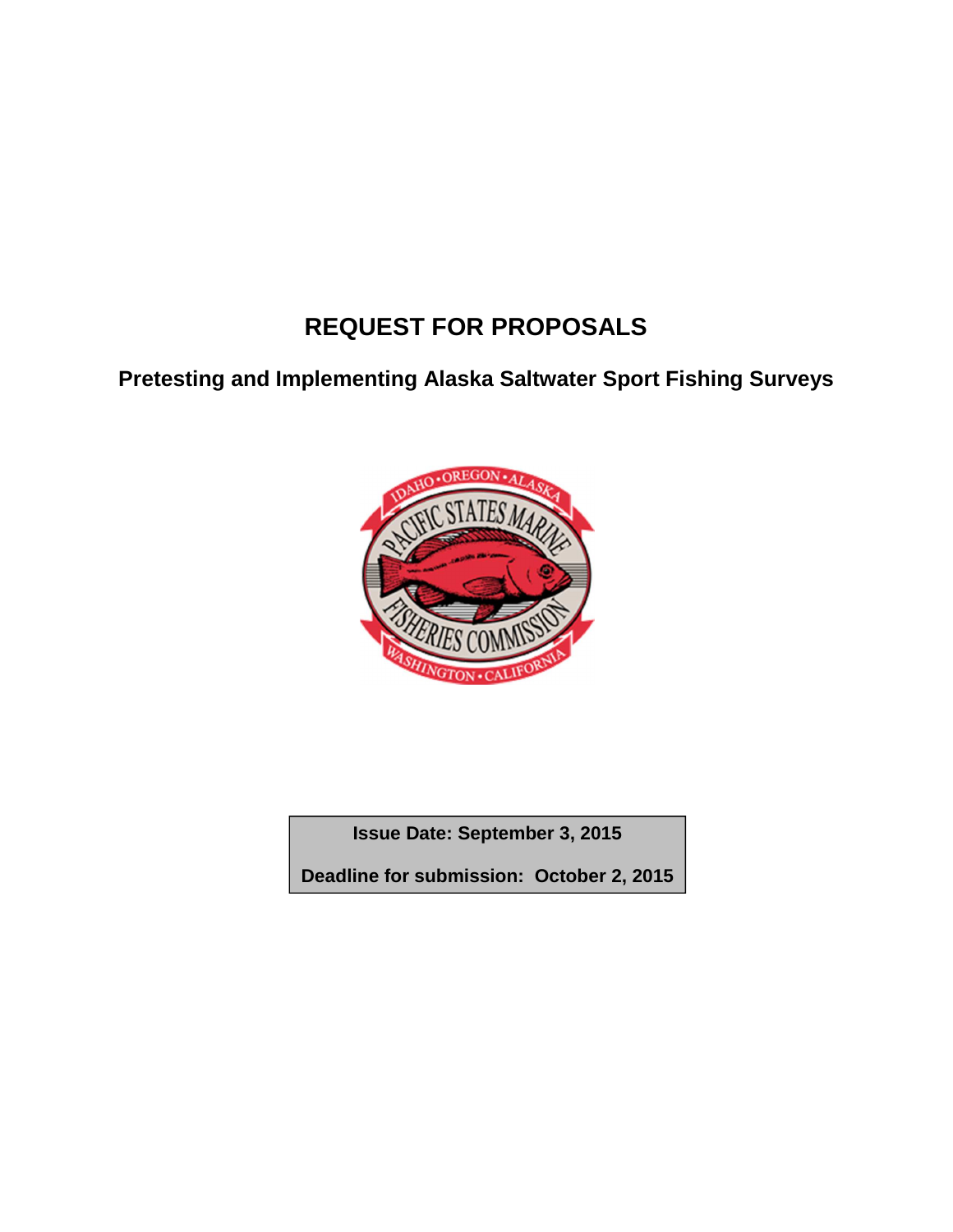#### **Proposal Schedule**

| Request for proposals issued and posted on PSMFC's website<br>at: http://www.psmfc.org/procurements/blog |
|----------------------------------------------------------------------------------------------------------|
| Deadline for written questions                                                                           |
| Responses to written questions will be provided                                                          |
| Deadline for submission of proposals                                                                     |
| Proposals shall be submitted by e-mail in pdf or as a MS Word<br>document to:                            |
| Mr. Michael Arredondo, PSMFC Grants and Contracts Specialist                                             |
| Telephone: (503) 595-3100<br>E-mail to marredondo@psmfc.org                                              |
|                                                                                                          |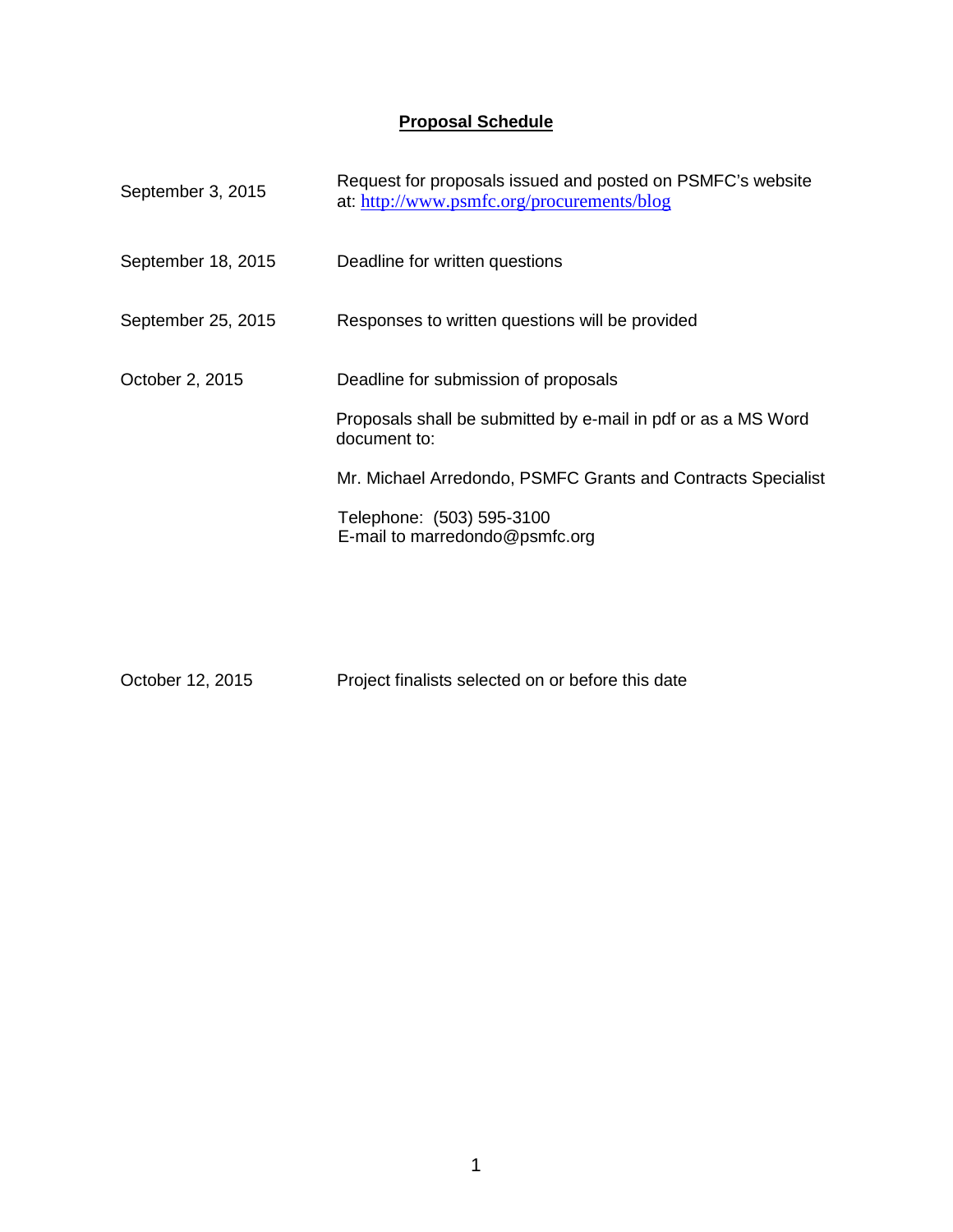#### **Request for Proposals**  *Pretesting and Implementing Alaska Saltwater Sport Fishing Surveys*

The Pacific States Marine Fisheries Commission (PSMFC) is requesting proposals for a survey research project that collects information to estimate the economic value of saltwater sport fishing trips in Alaska, in order to understand the factors that affect participation in, and demand for, these trips by Alaska resident anglers (i.e., anglers, or recreational fishermen, who live and fish in Alaska) and non-resident anglers (i.e., anglers who live outside of Alaska but who fish in the state). The survey will collect stated and revealed preference information to allow estimation of recreational fishing demand and to assist in understanding angler preferences for different types of fishing opportunities.

**PSMFC is seeking proposals for this survey research project consisting of two major tasks. Task 1** is to conduct one-on-one cognitive interviews to pretest the survey instrument, which includes recruiting participants and making arrangements for facilities and personnel to assist in conducting the cognitive interviews. **Task 2** is to administer the survey implementation (we do not anticipate needing to conduct a formal pretest implementation since past survey implementations have utilized the same survey administration techniques to good effect. This task includes printing questionnaires, envelopes, cover letters, and all other supporting materials, administering the survey via mail and phone (and web, if this mode is used), entering survey data, and writing a report.

For this project, The Alaska Fisheries Science Center (AFSC) will work with the successful bidder by assisting in the development of the questionnaires and telephone interview script. If a web-based survey instrument and implementation is included in the proposal (as an additional survey mode, not as a replacement for the mail-telephone survey), it will be programmed by the contractor from paper questionnaires developed by AFSC. The contractor will be responsible for (a) setting up cognitive interview sessions to pretest the survey, (b) administering the full implementation; (c) entering and cleaning the data; and (d) writing a summary report.

#### **Background**

This project will involve qualitative testing and implementing surveys developed by AFSC to two populations of Alaska resident anglers—those who reside in Southeast Alaska and those who live elsewhere in Alaska—as well as the population of non-resident Alaska anglers. The survey materials will be based heavily on previously-fielded mail-telephone surveys implemented in 2007 and 2012 that collected information on sport fishing behavior and fishing trip preferences in Alaska during 2006 and 2011, respectively.

The two previous survey implementations followed a modified Dillman Tailored Design Method mixed mode approach with five contacts: an advance letter, initial mailing with a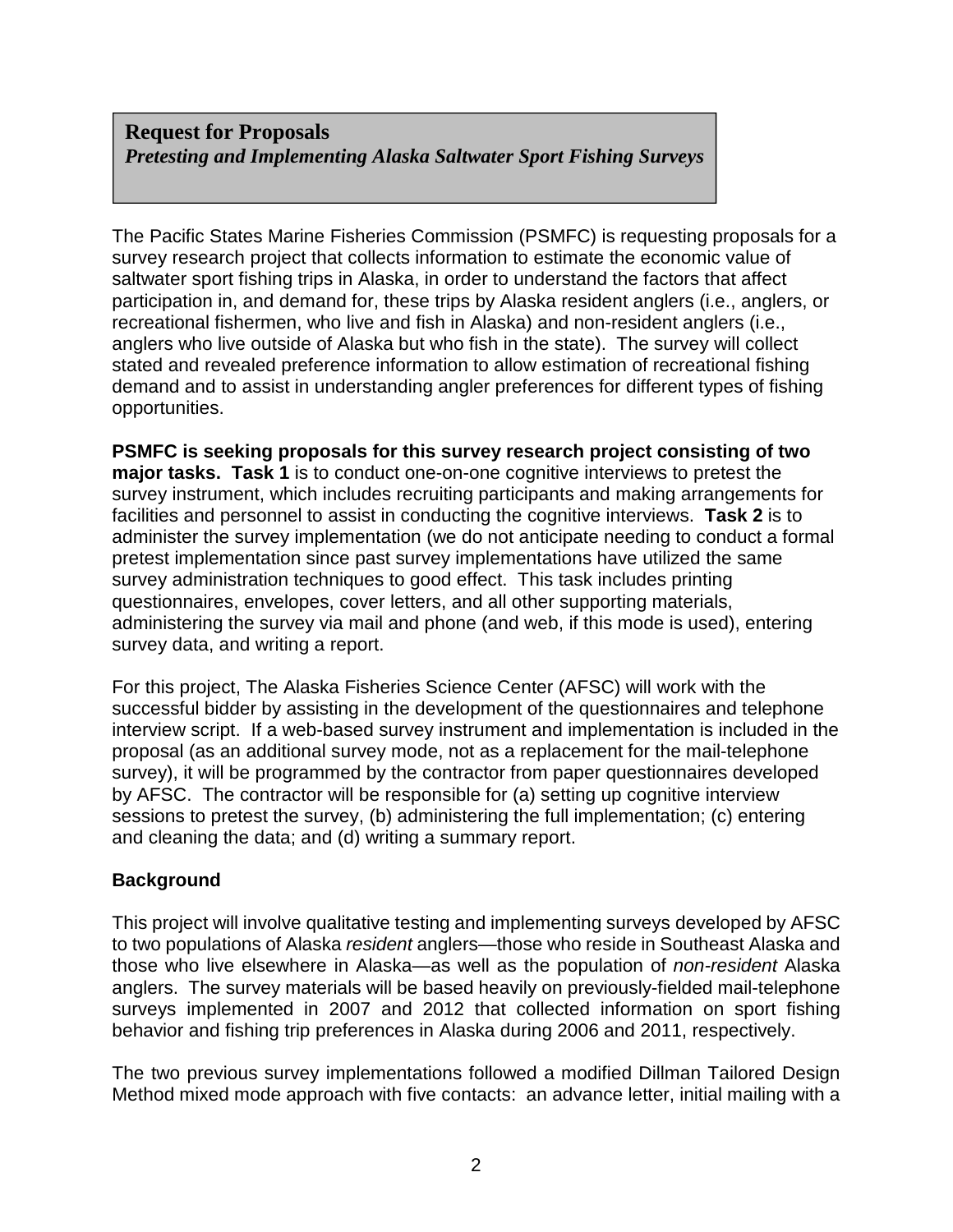\$1 incentive, a follow-up postcard, a second full mailing, and a telephone contact to encourage response and collect basic information useful for non-response analysis. The second full mailing occurred after the telephone contact in the 2012 survey, but before it in 2007.

For the 2007 survey, a total of 900 Southeast Alaska anglers and 1,200 other Alaska resident anglers were sent surveys. Overall response rates, excluding undeliverables, were 53.8% for the Southeast resident angler sample and 52.2% for the rest of Alaska resident sample. 1,900 non-resident anglers were sent surveys, with a response rate of 61.9%. Across all samples, the response rate was 57.3%.

The 2012 survey was sent to 2,080 non-resident anglers, 1,000 Southeast Alaska resident anglers, and 1,500 rest of other Alaska resident anglers. Adjusted response rates for each sample were 53.7%, 41.1%, and 46.1%, respectively, for an overall response rate of about 48%.

The 2012 survey instrument for non-resident anglers was significantly revised from the 2007 survey. The Alaska resident versions of the survey changed little from the 2007 survey versions. **We expect the modified survey for this project to be very similar to the 2012 instrument and materials.**

### **Major Tasks**

<u>.</u>

There are **two main tasks** associated with this survey research project.

### **Task 1: Cognitive Interviews (November 2015 – March 2016)**

Given the survey instruments will be modifications of ones implemented in 2012, we do not anticipate the need for extensive qualitative pretesting of the survey instrument, despite the possible changes to the survey protocols used to collect the data. Two sessions of one-on-one cognitive interviews with Alaska resident anglers will be organized and conducted to pretest the Alaska resident angler versions of the survey.<sup>1</sup> These interviews will take two forms: verbal protocols (talk aloud) interviews and selfadministered with follow-up interviews. In each session, there will be 2-3 verbal protocols and the remaining interviews will be self-administered with follow-up interviews. All interviews are expected to take approximately 1.0 (self-administered) to 1.5 (verbal protocols) hours each. For the verbal protocols, the participant is asked to give a verbal account of what they are thinking and reading as they fill out the survey, which is followed by a short debriefing interview. The self-administered with follow-up interviews will involve the participant filling out the survey (between 20-30 minutes), followed by a debriefing interview (30-40 minutes).

**Alaska locations.** The contractor will set up two cognitive interview sessions in Alaska, one in Southeast Alaska (Juneau, Ketchikan, or Sitka) and another in Southcentral Alaska

<sup>&</sup>lt;sup>1</sup> Cognitive interviews with non-resident anglers are being organized in-house at the PSMFC and AFSC.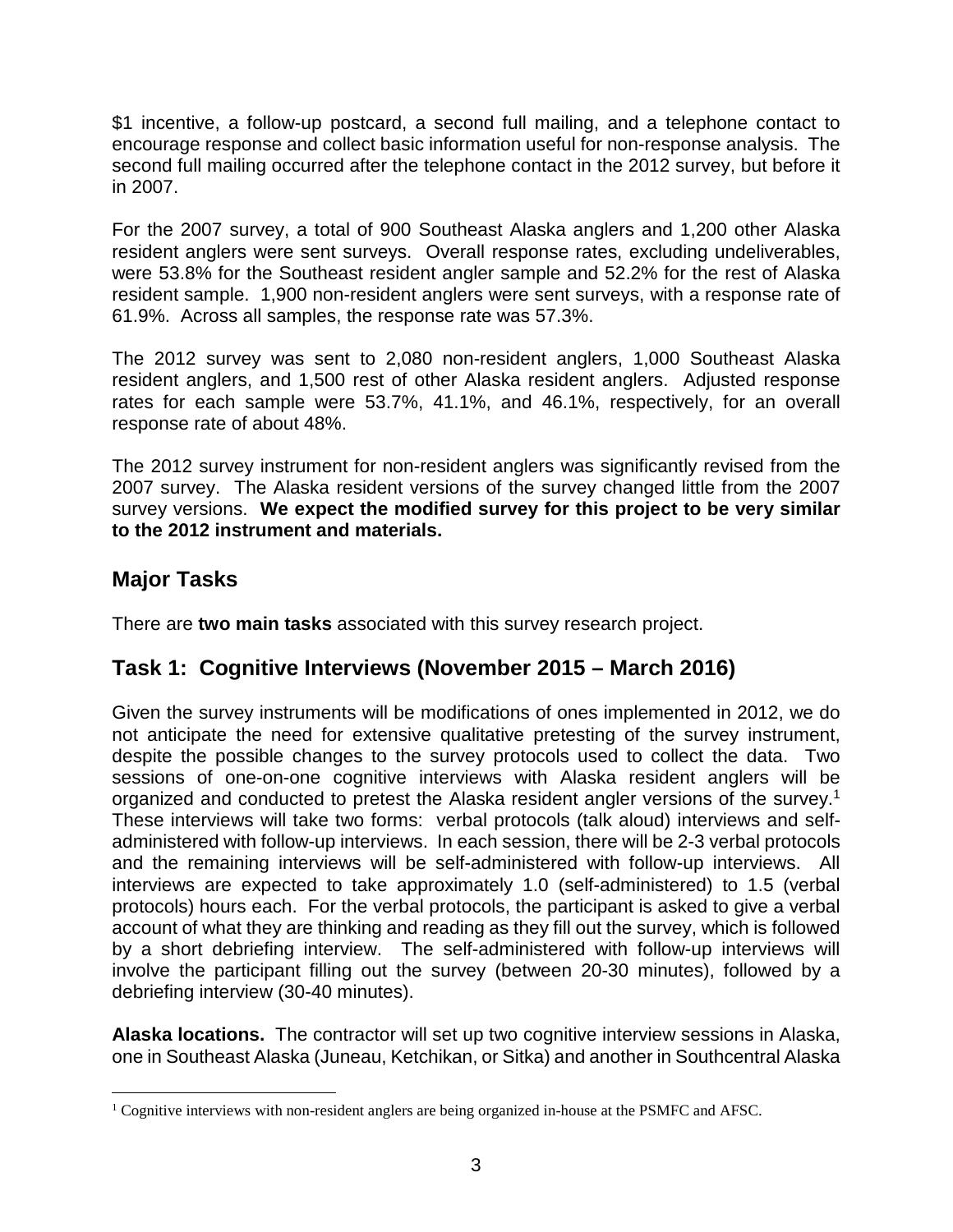(Anchorage, Homer, or Seward). These locations have sufficient numbers of Alaska resident anglers from which participants can be recruited. The specific locations will be selected with input from the AFSC.

**Moderating**. AFSC researchers will conduct the interviews.

**Recruiting.** The contractor is responsible for recruiting the cognitive interview participants. Each cognitive interview session should include 9 participants, although it is expected that approximately 12-15 persons will need to be recruited to ensure 9 actually participate.<sup>2</sup> Cognitive interview participants should be recruited from residents near each interview location who saltwater fished in Alaska during the most recent fishing season (i.e., 2015). Individuals who have purchased a fishing license to fish in Alaska are identified in the ADF&G's Fish License data file, portions of which will be provided for the purpose of recruiting participants. The Fish License data file includes names and mailing addresses of all sport anglers who purchased a fishing license in Alaska, but no telephone numbers. There is no d.

istinction or identification of saltwater anglers versus freshwater anglers, and unfortunately no way to distinguish these separate types of anglers from the license data file a priori. It is expected that the contractor will recruit participants by phone. Since the License Data file does not contain phone numbers, the contractor will need to utilize a telephone number lookup service to acquire phone numbers.

For the cognitive interviews, eligible participants are those license holders who are 18 years or older and have fished in saltwater (i.e., in oceans or bays) in Alaska during 2015 or 2016. (Approximately 50% of the license holders fish in saltwater in each year). Thus, the main screening criteria are (a) living near the interview location, (b) being at least 18 years old, and (c) having fished in saltwater in Alaska during the applicable year. Additional screening based on fishing mode (by private boat, charter boat, or from shore) $3$ is likely to be needed to ensure the diversity of each group, but screening for demographics and socioeconomics is expected to be minimal (e.g., limited number of retirees or requiring at least 2 females, etc.). The contractor will mail a reminder and directions to the interview location one week in advance and contact recruited individuals by phone a day in advance of the cognitive interview to remind them of their participation and confirm the interview time and directions to it. A preliminary telephone recruitment screening script will be provided by AFSC, and will be used by the contractor to develop a final telephone recruitment script. The reminder phone call script and mailing materials will be developed and implemented by the contractor. The contractor will also provide any participation incentives that are used.

**Test materials.** Survey materials to be tested in these cognitive interviews will be developed by AFSC. Printing of cognitive interview test materials may be assigned to the contractor or facility at which the interviews occur.

<sup>&</sup>lt;u>.</u> <sup>2</sup> To adhere with the Paperwork Reduction Act of 1995, each cognitive interview session is limited to 9 participants. If more participants show, they will be paid and dismissed.

<sup>&</sup>lt;sup>3</sup> Sport anglers may fish by more than one mode.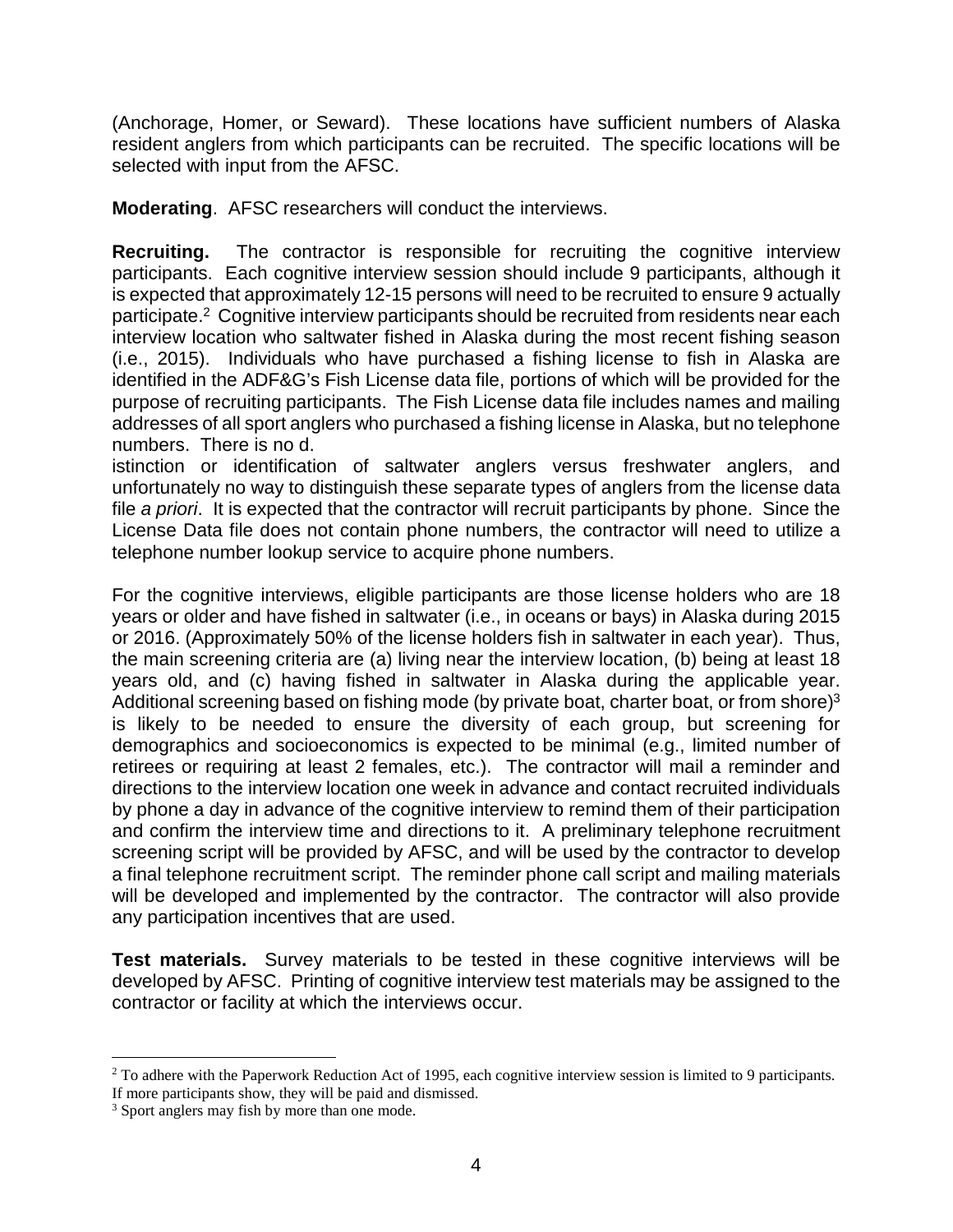**Facilities and amenities.** There are few if any market research facilities with appropriate facilities in the Alaska locations listed above. As a result, the contractor will likely need to rent hotel conference room space (or comparable space) that can comfortably sit 2 persons (1 participant and 1 moderator) around a table, arrange for light refreshments (soft drinks, bottled water, cookies, or other snacks) for participants, and a digital audio and/or video recording device to record the cognitive interview sessions

**Host**. The contractor will provide a host to handle logistics, check in participants, coordinate with the hotel or other facility, and be responsible for recordings, refreshments, dismissing participants exceeding the maximum allowable number, and disbursing incentives at the conclusion of each interview session.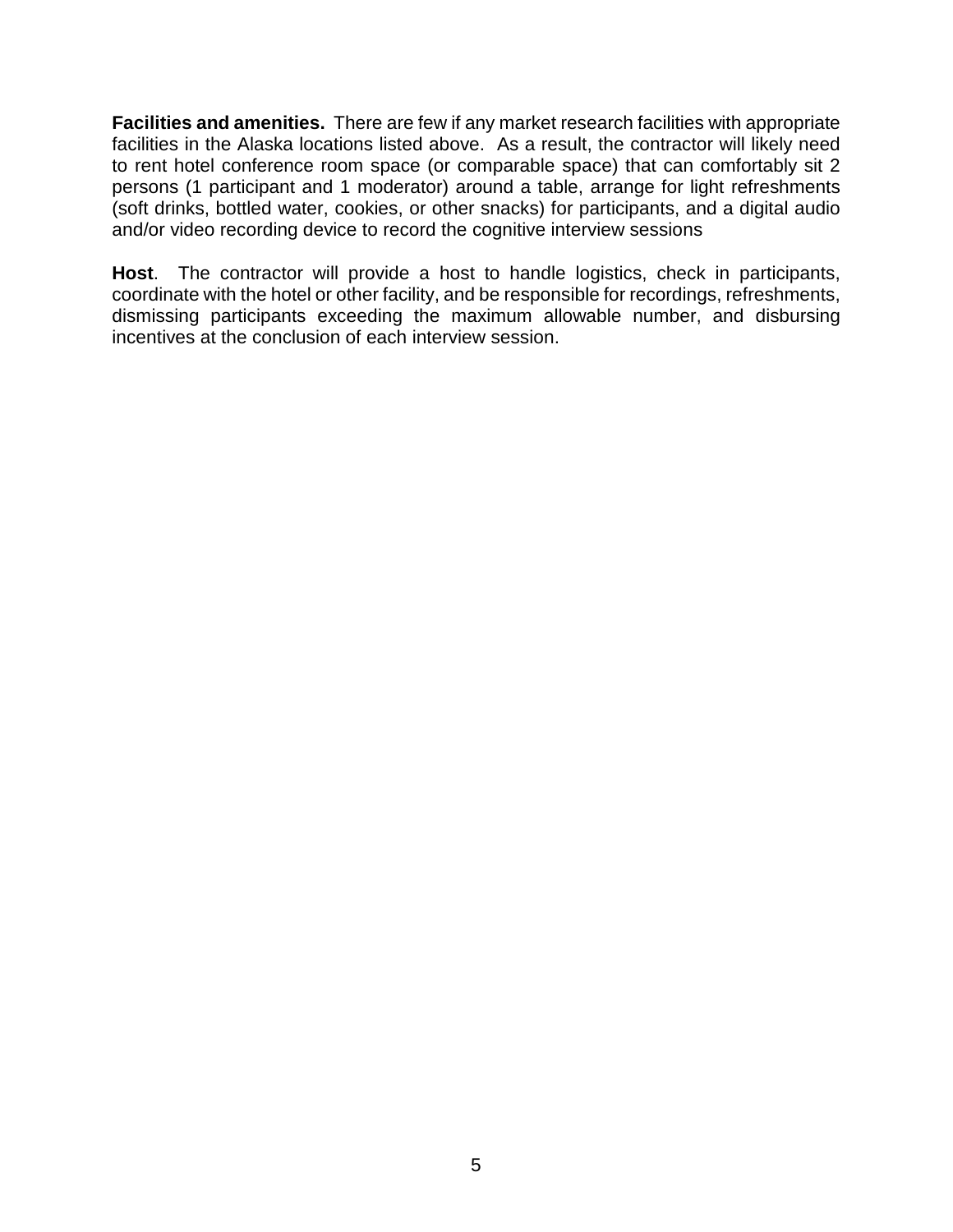## **Task 2: Administering the Survey (December 2016 – September 2017)**

The contractor is responsible for administering the full survey implementation. Two strata of Alaska resident anglers will be sampled from, resident anglers of Southeast Alaska (panhandle region of the state that includes the state capital, Juneau) and resident anglers of the rest of Alaska (Anchorage, Fairbanks, etc.). In addition, a third sample stratum consists of non-resident anglers (U.S. residents who fished in Alaska).

Paperwork Reduction Act (PRA). This data collection will necessarily require Office of Management and Budget (OMB) approval under the PRA. This clearance process takes several months to a year and is required prior to the survey being fielded. As part of this process, OMB must approve the survey methods proposed. While the AFSC will be seeking the PRA clearance and do not anticipate any unnecessary delays (given past experiences for the two earlier surveys), the contractor may be required to provide some input and advice to AFSC to help justify the methods proposed, should they involve novel techniques. In addition, delays in OMB approval may require modification of the timeline for fielding the survey. However, pending a timely OMB approval under the PRA, the final survey can be expected to begin in January 2017 or thereafter.

Implementation will include an advance letter, an initial mailing, a postcard reminder, a follow-up phone interview, and a second full mailing.

- **The advance letter** will be sent approximately a few days prior to sending out the initial mailing.
- The **initial mailing** will be sent approximately a few days after the advance letter is sent. Each mailing contains a personalized cover letter, a questionnaire, an insert (described below), and a pre-addressed and postage-paid return envelope. This first mailing will be sent by first-class mail and will include a token preincentive to boost participation (provided by contractor). Note that a \$1 bill was given as a token incentive in both past surveys and was believed to have worked well.
- The **postcard reminder** will be sent a few days after the initial mailing.
- **The second full mailing** will be sent to anyone who has yet to complete and return the survey.
- The **telephone interview** will be conducted several weeks after the second full mailing. All individuals who have not returned the survey to date will be contacted, provided a valid phone number can be procured via reverse telephone lookup. Contacted respondents will be encouraged to fill out and return the questionnaire. In addition to encouraging individuals to complete the survey and identifying and rectifying delivery problems, the interview will involve asking several attitudinal, behavioral, and socio-demographic questions that will assist in understanding non-response behavior. These phone interviews are expected to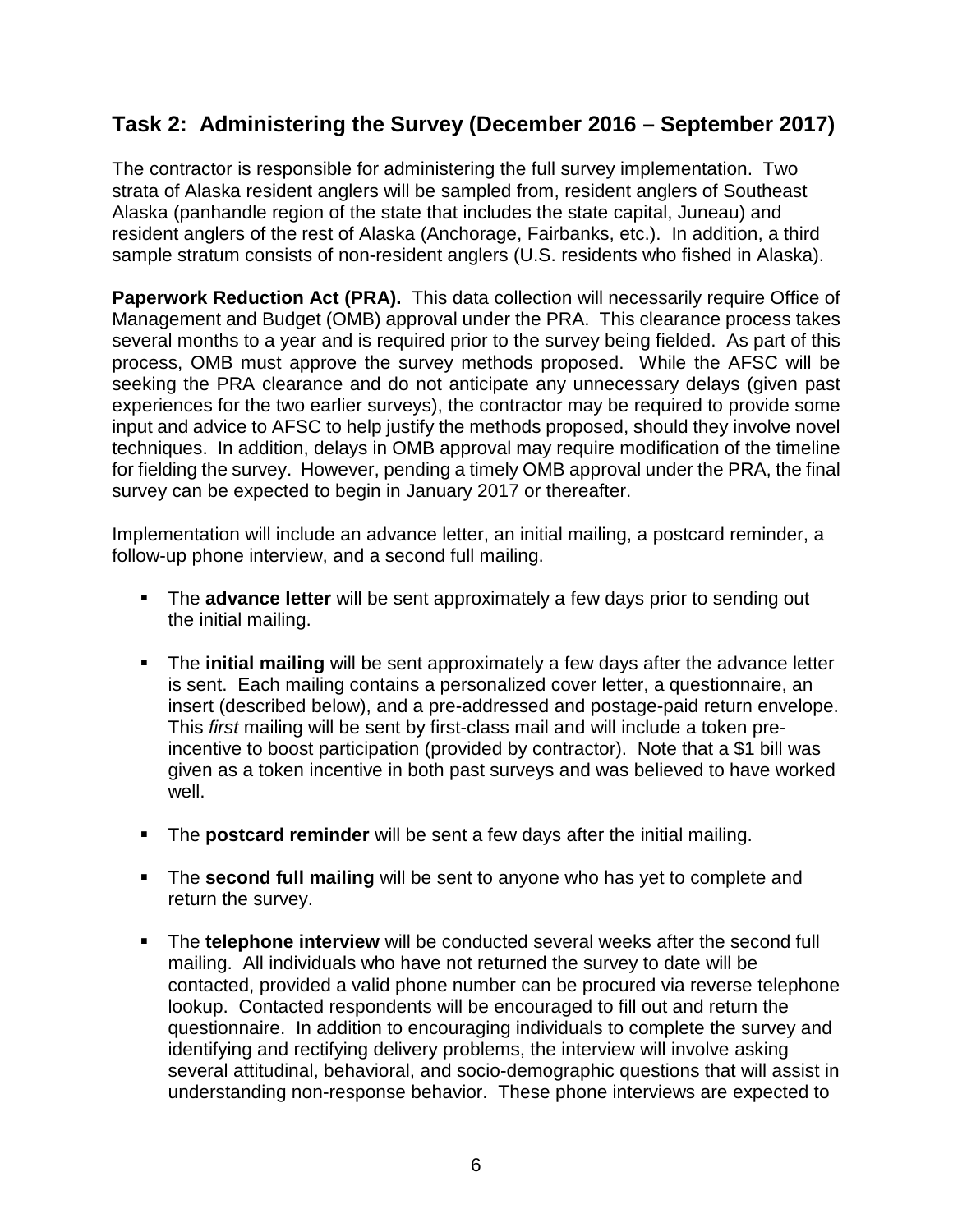last up to 10 minutes. In addition, any contacted respondent needing or requesting another copy of the survey will be mailed one.

It is important that the contractor maintain an accurate and timely database of respondents to minimize contact expenses and to avoid potential burden on respondents. Contractor suggestions for ways to enhance response rates are welcome.

**Sampling frame.** The final survey samples will be drawn from all individuals who purchased an Alaska state sport fishing license during 2016 (or 2017 if the survey implementation is delayed beyond 2017). The sampling frame for these populations is based on the Alaska Department of Fish and Game (ADF&G)'s Fish License Data file that contains the names and addresses of all Alaska residents who have purchased a license to sport fish in Alaska, both in saltwater and freshwater. Some records have phone numbers and e-mail addresses, but these items have not been mandated in the past and are likely sparse in the current Fish License Data file.<sup>4</sup> In addition, a supplement to the Fish License Data file exists that contains the names and addresses for Alaska residents that have a permanent identification card (PIC), which is a permanent license to fish in Alaska for individuals meeting certain age and residential qualifications. This supplemental PIC list is updated periodically and will be added to the Fish License Data file when drawing random samples for this study. The final Fish License Data file and PIC data will not be available for a given fishing season (year) until January of the following year (e.g., available in January 2017 for the 2016 fishing season).

**Sample size.** We would like proposals to consider two overall sample sizes: 5,000 or 6,000. The selection of sample size will depend upon the overall project budget. For the final survey, AFSC will provide the random sample of 5,000 or 6,000 names and addresses. About 10% or less of each of the samples drawn from the License data file is expected to be invalid names or addresses. As such, the effective total samples size is expected to be 4,500 or 5,400, associated with the 5,000 or 6,000 initial sample sizes, respectively. A similar distribution between the resident and non-resident samples as was used in the past can be expected.

**Expected response rates.** The final survey should target at least a 50% response rate (2,750 completed and returned surveys in the final survey from the 4,500 in the "valid" sample size). The completed surveys by week of the 2007 (Figure 1) and 2012 (Figure 2) survey implementations are presented below.

Note: The 50% targeted overall response rate from all survey phases in the final survey is a minimum target, and the actual response rate will hopefully be higher.

 $\overline{a}$ 

<sup>4</sup>The Fish License Data file is not considered complete for a given year until the following year after it has undergone data cleaning and verification (usually completed in February or March). In part, this is because fish licenses sold at stores are reported irregularly and periodically, and sometimes not until the end of the season. Further, ADF&G only cleans and validates the file at the end of the year, not intra-annually. In the 2007 survey, a mostly-cleaned and verified Fish License Data file for the 2006 season obtained from ADF&G at the beginning of January 2007 was used.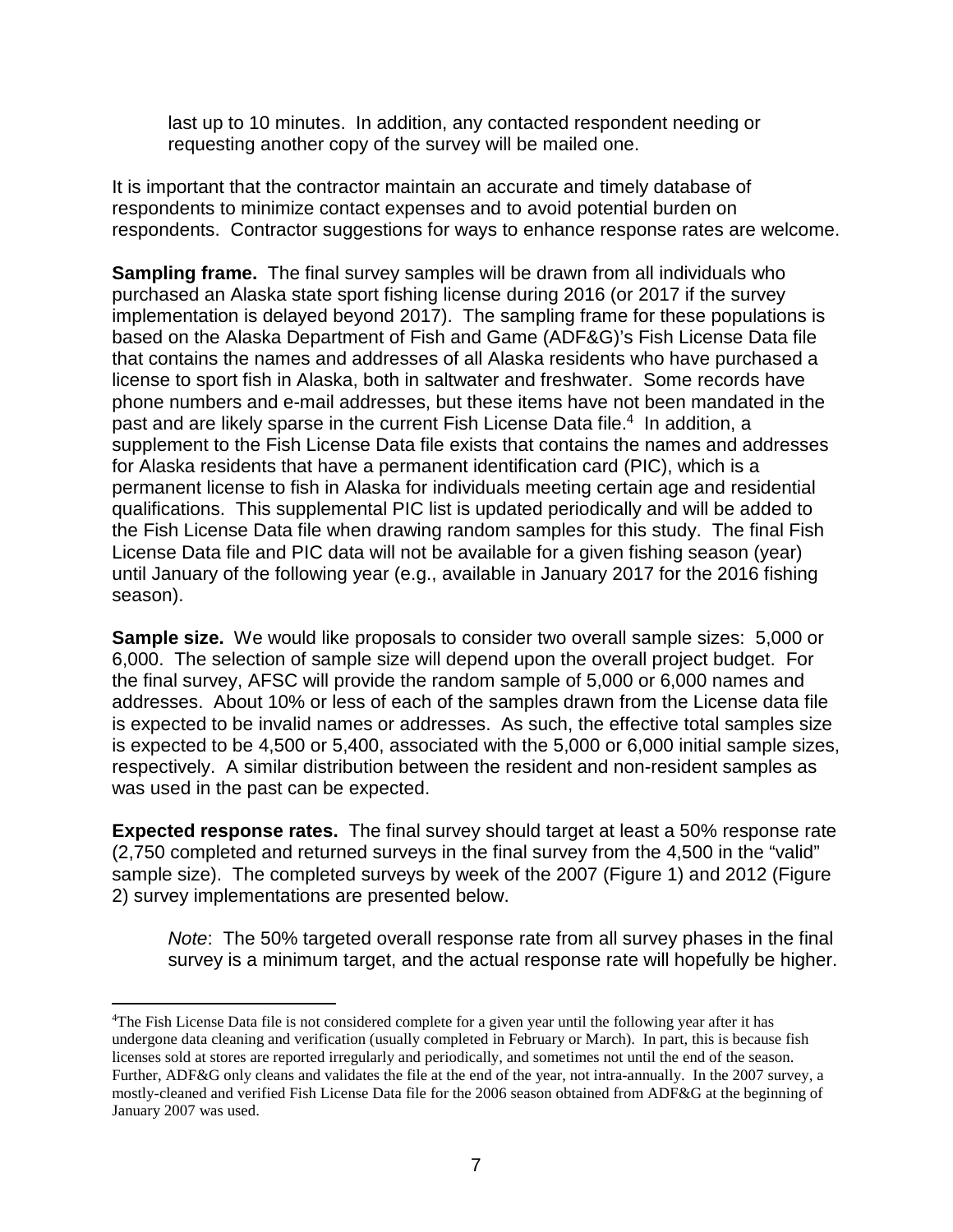**Figure 1. Completes by week, 2007 survey** 



**Figure 2. Completes by week, 2012 survey** 



**Survey material specifications.** Printing of all survey materials is the responsibility of the contractor. Choice of paper types, colors, and quality are subject to PSMFC and AFSC approval.

**Insert.** An insert will be mailed with each survey mailing. The insert will be a double-sided 8.5"×11" page containing color maps of regions in Alaska (one on each side of the page). Electronic copies of the maps will be provided by AFSC. The contractor will format the page and print the inserts.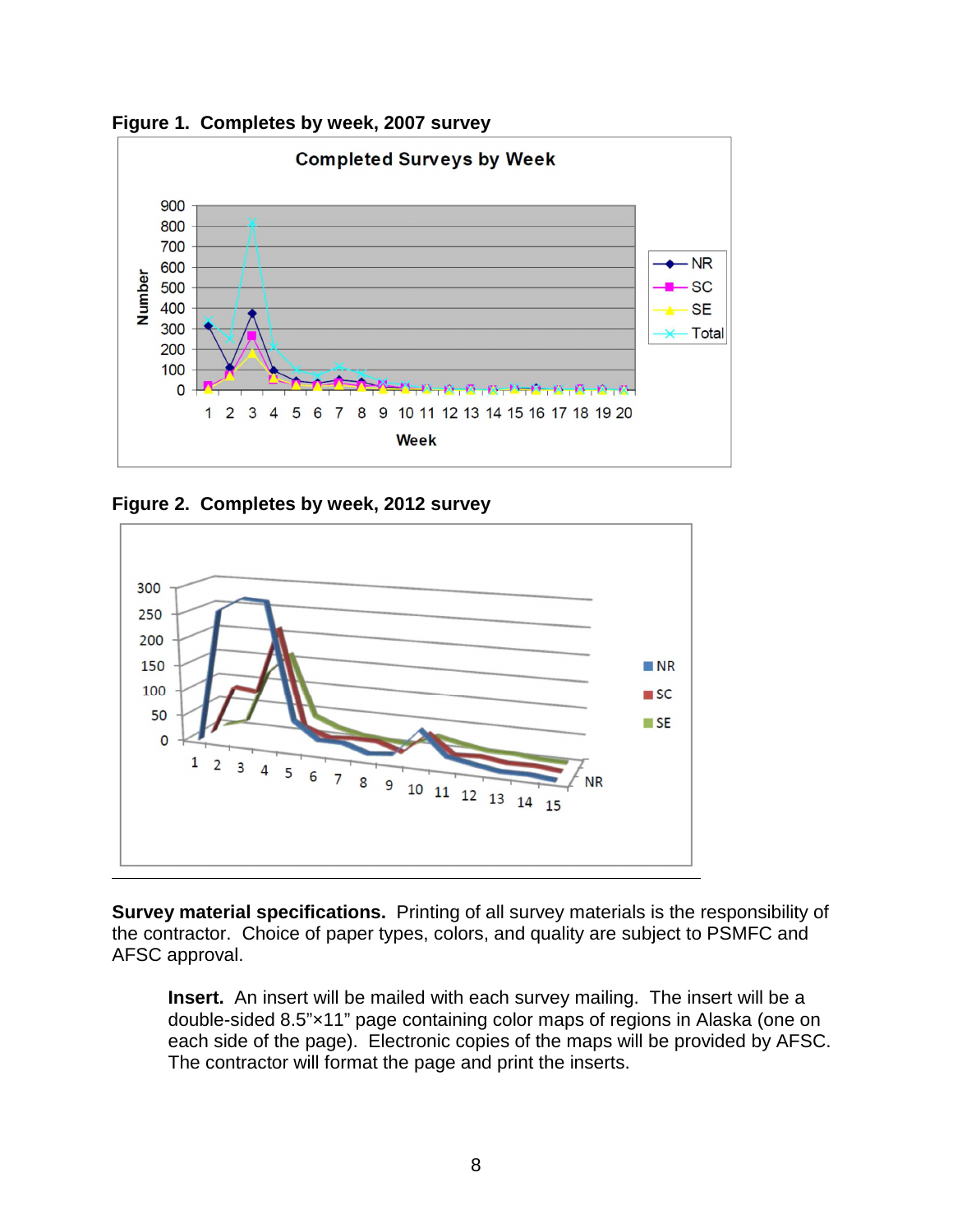**Questionnaire basics.** The questionnaire will be a 16-page booklet style survey, made from four 11"×17" pages double-sided, folded, and stapled on the spine (resulting in a booklet with sixteen 8.5"×11" pages). The paper used for the questionnaire will be high-quality book paper. Each questionnaire will have an individual identification number printed on it that uniquely identifies each respondent and survey version.

**Questionnaire versions.** There will be up to **150** different versions of the survey used in the final survey (sub-versions of the three main survey versions targeting the three Alaska angler populations). Each version will have a unique set of fishing trips described in stated preference choice (i.e., conjoint analysis-type) questions that the respondent will be asked to choose from. These fishing trips are distinguished by differing attribute levels contained in tables describing them. AFSC will provide the contractor with a table that defines the attribute levels associated with each survey version. The contractor will randomly assign each respondent to one of the versions. In **all** follow-up mailings, the respondent will receive the same survey version. Thus, the contractor will need to track which version each respondent receives. AFSC will provide the contractor with an electronic copy of the base survey (not every version) in Microsoft Word. The contractor is responsible for survey formatting.

**Letters.** The advance letter and survey cover letters will have the contractor's address displayed. These letters will be individualized by using the respondent's name, dated for the date it will be sent, and printed on letterhead using highquality bond paper. The advance letter will be printed on NOAA letterhead that will be designed by the contractor. All correspondence should include a toll-free number for the contractor that the respondent can use for questions or comments. Letters will include a signature in contrasting ink (e.g., blue ink signature, black letter print).

**Envelopes.** Envelopes should be printed with "Address Correction Requested". The return envelopes will be 9"×12" Business Reply Mail envelopes. All envelopes will be designed by the contractor or the contractor will use the designs used in the previous implementation materials.

**Web-based questionnaire (optional).** The contractor may propose a web-based survey option, which would provide respondents with an alternative way of filling out the survey. We expect this option to be in addition to the mail and telephone contacts. All programming would be the responsibility of the contractor, and the contractor would have to devise a password-protected individual-specific manner for respondents to access a customized survey version (that matches the specific questionnaire version they received in the mail). The web-based survey would be programmed using the paper-version of the survey provided by AFSC as a template.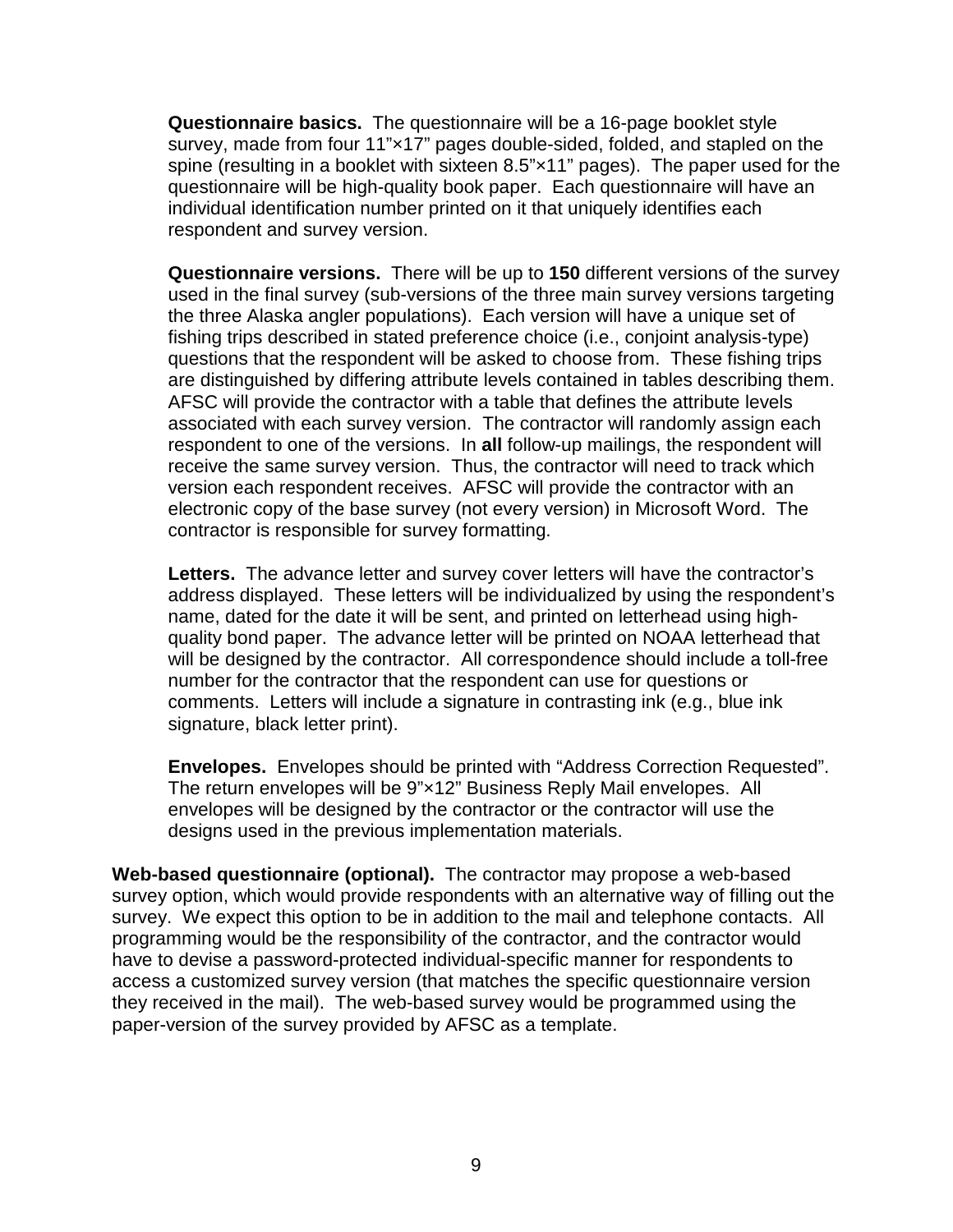**Incentives.** Our experience is that small monetary pre-incentives help response rates and are agreeable to OMB. We anticipate that a monetary pre-incentive of \$1 will be used in the survey.

**Follow-up telephone interview.** After the second full mailing has been completed, respondents will be contacted by telephone and encouraged to complete and return the survey. Questions will also be asked to determine if the respondent is not eligible to receive the survey (e.g., the respondent did not purchase an Alaska state sport fishing license), and asked some classification questions that can be used to analyze nonresponse bias (e.g., income, age, gender, fishing experience, own a boat). Each respondent should be called up to 6 times before phone attempts are discontinued. The contractor will obtain the respondent's phone number using a phone lookup service. AFSC will provide the contractor with a preliminary telephone script for use in the phone interview that identifies the set of questions to be asked. From this script, the contractor will develop the final script for actual use.

**Name and address verification.** The contractor will verify for accuracy the names and addresses in the sample using a national address database.

**Handling respondent inquiries.** The contractor shall supply a toll-free number and/or web address on each of the mailings to notify respondents where to go to if they have questions or comments. The contractor is responsible for handling respondent inquiries and questions. The AFSC project manager will work with the contractor to develop answers to inquiries or questions. The contractor shall inform the AFSC project manager about the nature and number of inquiries each week during the survey process.

**Data entry.** The contractor should provide details of the data entry process and mechanisms that will be put into place to ensure data quality and accuracy, particularly given the number of survey versions that will be fielded. Each completed survey will be scanned into its own PDF file that will be named by the survey ID number. Later, these PDFs of the completed surveys will be sent to the AFSC project manager as a deliverable.

**Examination of early returns.** The contractor will examine early returns of surveys for survey administration issues that can be addressed in later contacts, discuss these with the AFSC project manager, and devise and implement measures to address these issues.

**Progress reports during implementation.** The contractor will provide a weekly progress report to AFSC by e-mail while the surveys are being administered. The report shall contain the status of the survey, response rates by survey version/sample (and, upon request, by survey version), and identify and discuss any problems or issues associated with the survey. It will also contain a list of the respondent questions and comments, organized by respondent identification number, if applicable.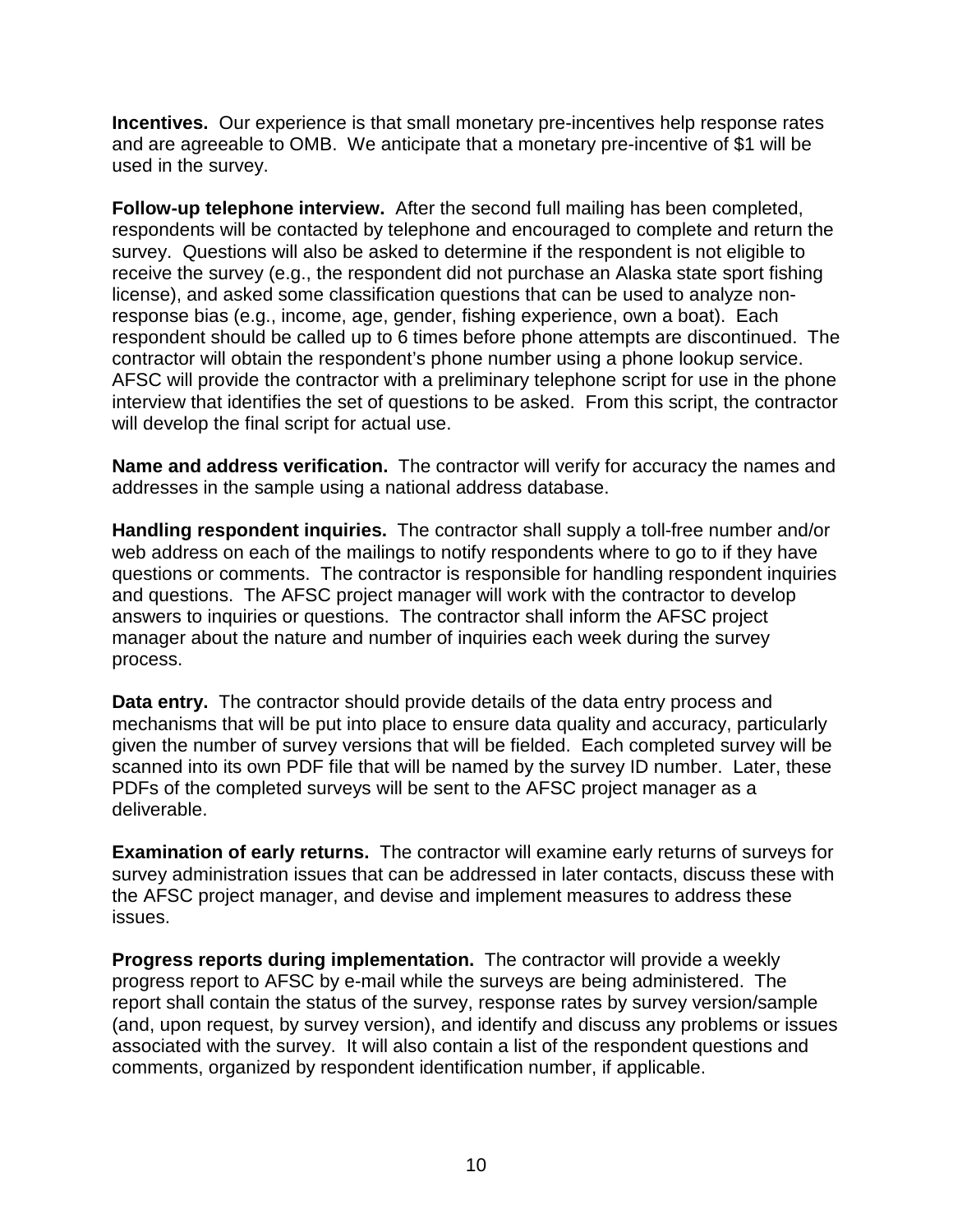**Final data sets and report.** The contractor shall supply a SAS data file (or other agreed upon electronic file format) no later than 8 weeks after the completion of the final mailings for the full survey. The data file will include all coded responses to the questionnaire questions, plus respondent-specific data related to which survey version was sent, which mailings or other contacts were done, when the completed survey was received, what attempts were made to contact the individual by phone or e-mail, the date and disposition of each contact attempt (e.g., for phone: busy, no answer, voice mail or answering machine, answered but not home, answered but refused, etc.), and responses to any phone interview questions.

- 1. Documentation of the transferred file shall include, but is not necessarily limited to, the following:
	- a. variable name
	- b. position
	- c. description
	- d. length
	- e. alpha-numeric description
- 2. The contractor shall deliver all of the completed questionnaires to PSMFC and AFSC as pdfs. The pdfs for each questionnaire should be named by the respondent's unique ID number and sorted into folders by survey version. The contractor will keep the hardcopies of the returned surveys for up to 1 year or until PSMFC is satisfied the pdfs fully represent the scanned hardcopy versions.
- 3. The contractor shall also supply a final report no later than 8 weeks after the mailing of the final survey mailing. The final report should contain the following:
	- a. List and describe the survey procedures that were implemented.
	- b. Attempted number of surveys, total, by region of residence, and by survey version.
	- c. An analysis of response rates by survey version, region of residence, boat ownership, income, age, gender, and education.
	- d. Response rates to each mailing and by week. Response rates are defined as the number of completed and returned surveys over all "valid" surveys mailed (excludes undeliverables, deceased, and the like, but includes refusals).
	- e. A full enumeration of any telephone, internet, and other survey protocols implemented.
	- f. Number of responses attributable to each survey contact.
	- g. Other analysis or descriptive statistics that the contractor believes to be useful to easily identify problems with the data or that will assist in identifying the success of the survey.

AFSC will be responsible for the statistical/econometric analysis of the survey responses.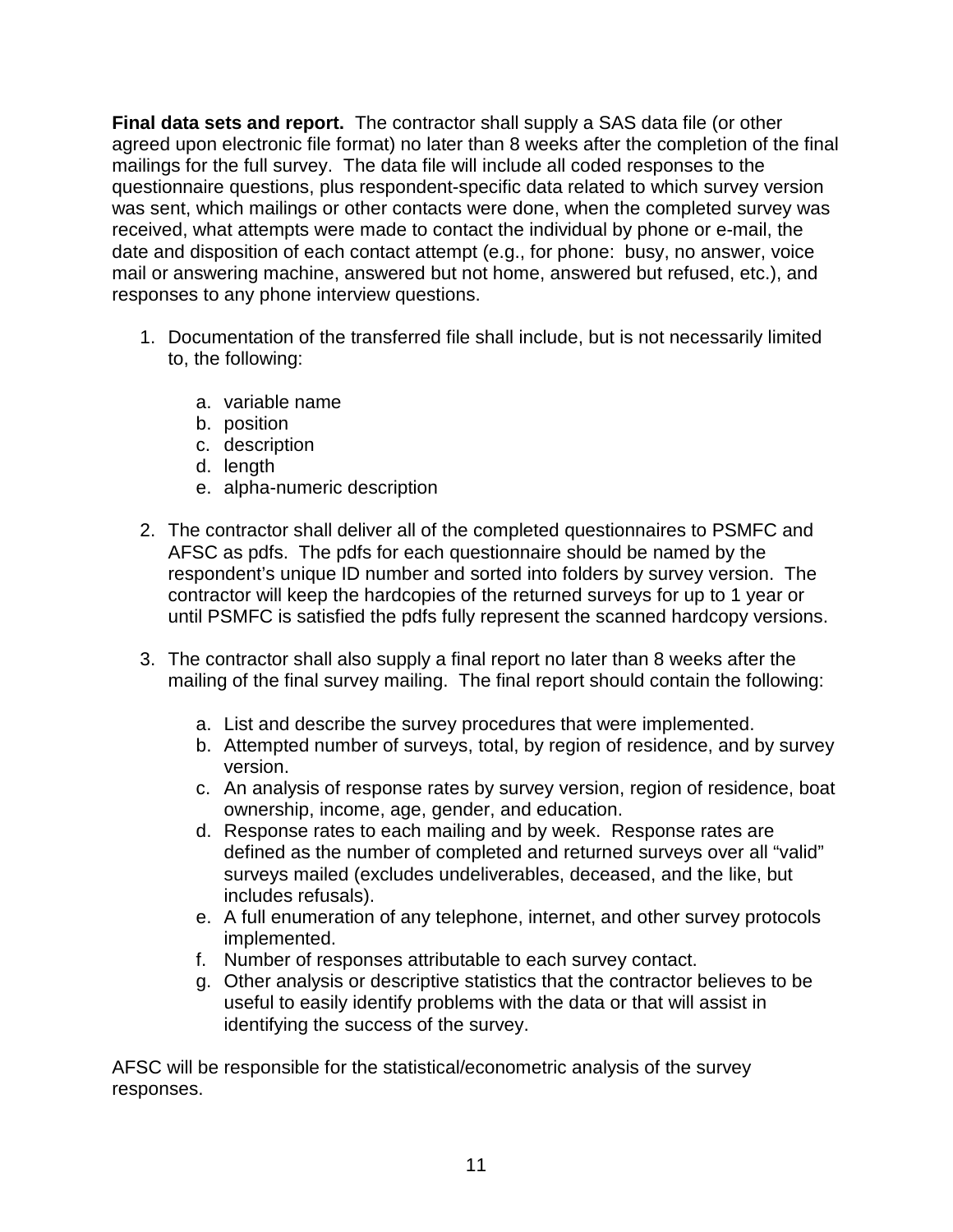### **Proposal Details**

**Requested information.** Those wishing to submit a proposal should include the following information as part of their proposals.

- 1. A brief description of the cognitive interview services the contractor will provide. Include information about the locations and facilities of pretest activities, amount of participant incentives, and other major costs (facility rental, hosting, audio/DVD recordings, etc.).
- 2. A description of the survey administration services the contractor will provide. Provide information about the incentives proposed and a full explanation of the survey methods proposed, timing, expected response rates,
- 3. Specify how addresses will be verified and phone numbers procured for the samples, as well as e-mail addresses if part of the proposal.
- 4. A list of qualifications of key personnel involved in the project.
- 5. A brief statement of previous experience the firm has in organizing cognitive interviews and other qualitative pretesting, and in mail, telephone, and mixed mode surveys. List relevant work experience regarding recreational surveys, fishery-related surveys, or conducting surveys in Alaska.
- 6. A breakdown of costs by major task (Tasks 1 and 2).
	- o For Task 1, costs should be reported for the following categories: personnel, facilities (by location), pretest incentives, other operating expenses (incl. travel, equipment, supplies), administrative overhead (if any), and total cost.
	- o For Task 2, separate costs should be reported for the survey implementation using the following categories: personnel, printing and materials, mailing, programming, telephone interviews, other operating expenses, administrative overhead (if any), and total cost. Additionally, separate costs for Task 2 should be reported for the two sample size assumptions (5,000 and 6,000).
- 7. Specify any additional services the contractor will provide (e.g., additions to the final report, survey procedures and development, etc.).

**Selection criteria.** Proposal selection will be based on the following criteria:

- 1. Cost (50%)
- 2. Experience, expertise, and methods as discussed above in "Requested information" (50%)